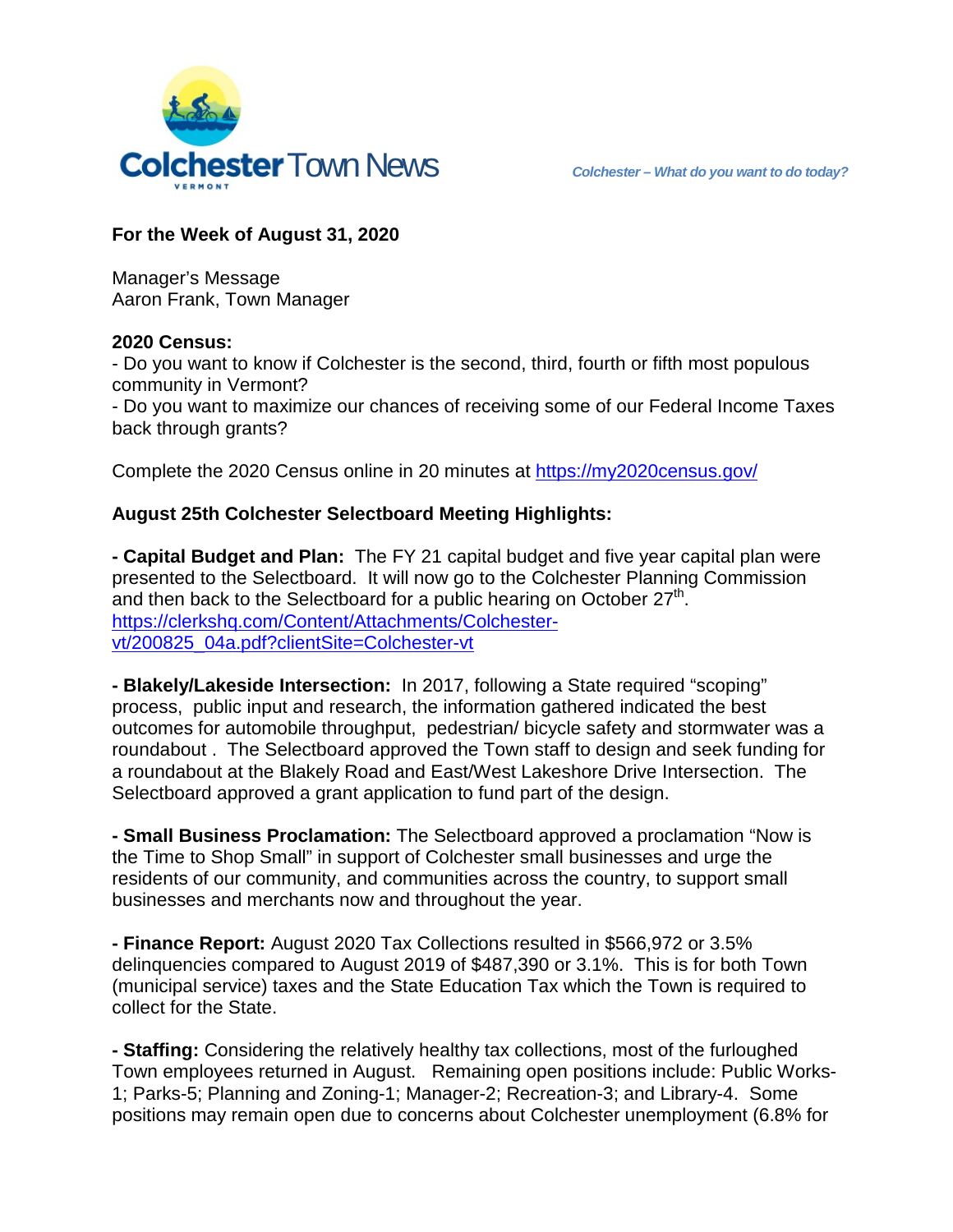

July) and the fact the Town is responsible to pay \$34M in the State Education Taxes regardless of whether property taxes are paid by the property owners to the Town.

November's Town and State Education Tax payment (which will not benefit from the CARES Act's extra \$600 in unemployment) should provide both more certainty about tax payments and our fiscal situation in this crisis. Please be patient with the Town as we get caught up with backlogged work due to revised state and federal work rules and the furloughs.

**- Resolution of Appreciation for Selectboard Chair Jeffrey D. Bartley:** Clerk Jacki Murphy read the resolution and Chair Bartley received a standing ovation, received many thanks from the Selectboard for his service and was provided a street sign, "Bartley Lane."

**Minutes**: [https://clerkshq.com/Content/Colchester-vt/council/2020/aug25\\_20td.htm](https://clerkshq.com/Content/Colchester-vt/council/2020/aug25_20td.htm)

**\_\_\_\_\_\_\_\_\_\_\_\_\_\_\_\_\_\_\_\_\_\_\_\_\_\_\_\_\_\_\_\_\_\_\_\_\_\_\_\_\_**

COVID Update:

**State/Regional/National COVID Numbers, Trends and Modeling:** Outline of the differences between a university restart failure and plans in Vermont [https://dfr.vermont.gov/sites/finreg/files/doc\\_library/dfr-covid19-modeling-082820](https://dfr.vermont.gov/sites/finreg/files/doc_library/dfr-covid19-modeling-082820-revised.pdf) [revised.pdf](https://dfr.vermont.gov/sites/finreg/files/doc_library/dfr-covid19-modeling-082820-revised.pdf)

**Weekly Summary of Vermont COVID-19 Data:** How people with COVID-19 may have been exposed to the virus: [https://www.healthvermont.gov/sites/default/files/documents/pdf/COVID19-Weekly-](https://www.healthvermont.gov/sites/default/files/documents/pdf/COVID19-Weekly-Data-Summary-8-28-2020.pdf)[Data-Summary-8-28-2020.pdf](https://www.healthvermont.gov/sites/default/files/documents/pdf/COVID19-Weekly-Data-Summary-8-28-2020.pdf)

**Cases in Colchester:** 64 as of 8/26/2020. This is one new case since last week. This is total known cases, not current cases. [https://www.healthvermont.gov/response/coronavirus-covid-19/current-activity](https://www.healthvermont.gov/response/coronavirus-covid-19/current-activity-vermont#town)[vermont#town](https://www.healthvermont.gov/response/coronavirus-covid-19/current-activity-vermont#town)

**\_\_\_\_\_\_\_\_\_\_\_\_\_\_\_\_\_\_\_\_\_\_\_\_\_\_\_\_\_\_\_\_\_\_\_\_\_\_\_\_\_\_\_\_\_\_**

Colchester Rescue Chief Scott Crady

> There were 156 emergency medical calls in the last 30 days compared to 168 calls last year for this time frame.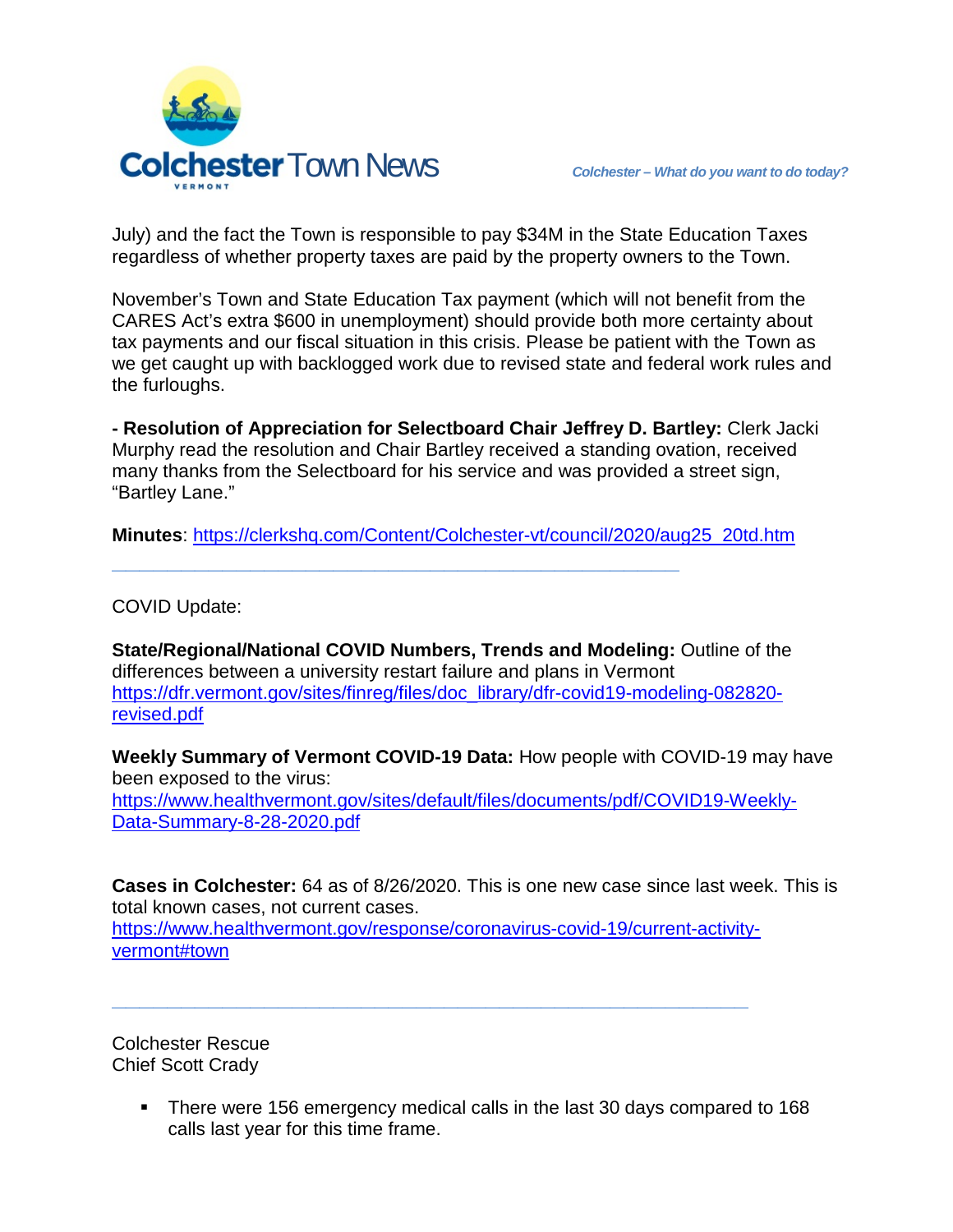

- Colchester Rescue has filled two vacant full time positions in the last month. These openings are a result of Clayton Cameron, AEMT, taking a full time position with the State of VT as a Forensic Autopsy Technician and Kiley Baillargeon, AEMT, who returned to school full time in Montana to pursue her Master's Degree in Medical Sciences. We wish Clayton and Kiley the best of luck. They will be missed by everyone.
- We would like to welcome Coline Redeker, AEMT, originally from Colorado. She comes to us with 4 years of EMS experience with St Michael's Rescue and is also a Technician in the UVMMC Emergency Department. Additionally Coline will be the Membership Coordinator who on-boards volunteer members for Colchester Rescue.
- We would also like to welcome Carl Berridge, Paramedic, originally from New Hampshire, who has 5 years of experience in EMS and as a Staff Sargent in the New Hampshire Air National Guard. Carl will also be the Outreach Coordinator for Colchester Rescue. Coline and Carl have both started off strong and are a proving to be valuable assets to the Colchester Emergency Services and the community.
- Colchester Rescue remains in close contact with the Vermont Health Department Division of EMS regarding recommendations and procedures for COVID-19. This guidance helps keep our personnel safe, healthy, and ready to respond to the needs of the Colchester Community.

Colchester Rescue: [http://colchestervt.gov/rescue](http://colchestervt.gov/rescue/index.shtml) or call (802) 264-5990.

**\_\_\_\_\_\_\_\_\_\_\_\_\_\_\_\_\_\_\_\_\_\_\_\_\_\_\_\_\_\_\_\_\_\_\_\_\_\_\_\_\_\_\_\_\_\_**

Planning & Zoning Sarah Hadd, Director

> Annual permits for temporary signs are due. Please apply online at: [www.tinyurl.com/ColchesterSigns](http://www.tinyurl.com/ColchesterSigns)

**\_\_\_\_\_\_\_\_\_\_\_\_\_\_\_\_\_\_\_\_\_\_\_\_\_\_\_\_\_\_\_\_\_\_\_\_\_\_\_\_\_\_\_\_\_\_**

 Seasonal camps must be vacated by November 1st. If you are interested in converting to year round, please check with the department as to what permits or changes will be required well in advance, as septic upgrades are often required.

Visit<http://colchestervt.gov/planningz> or call (802) 264-5600.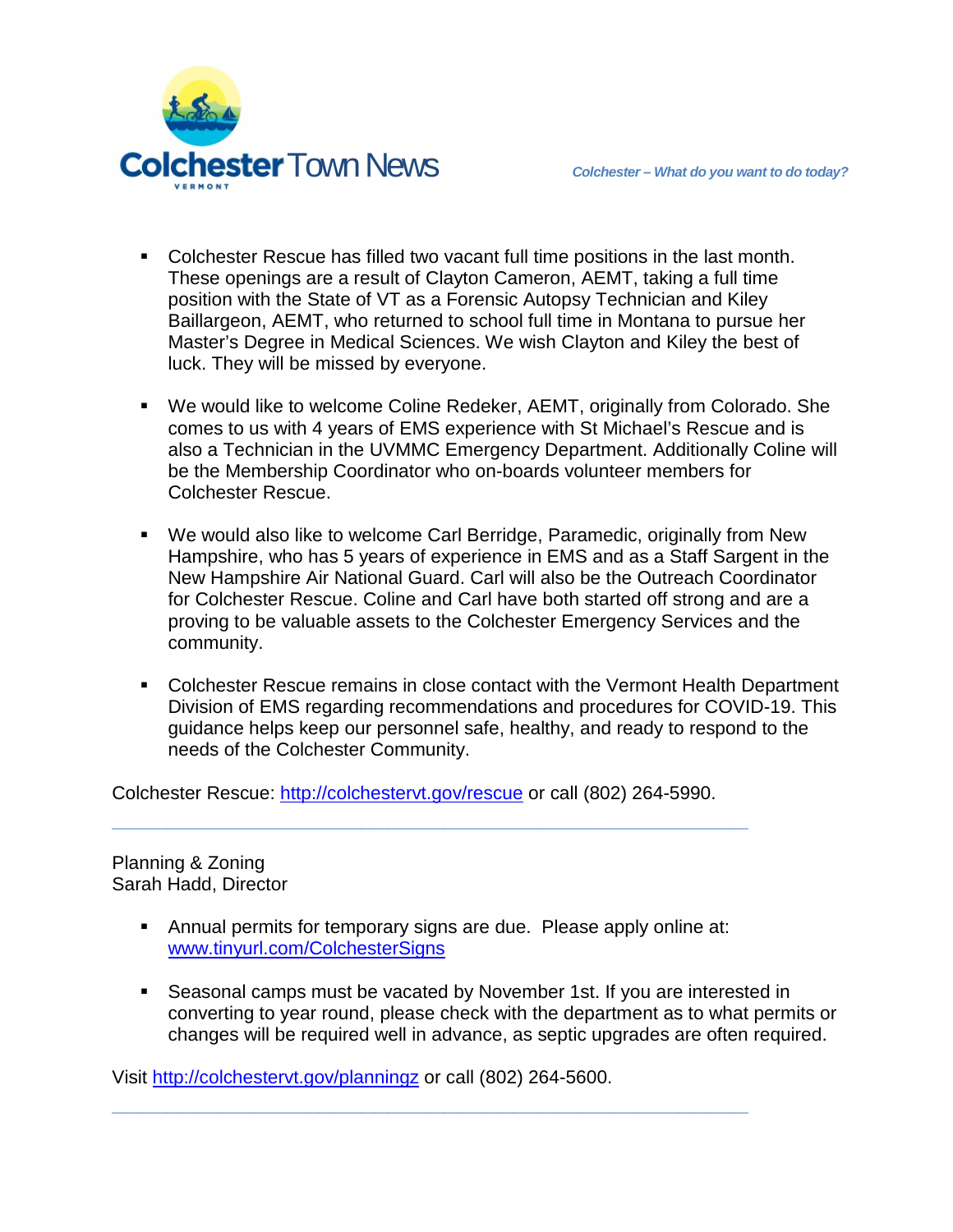



Colchester Fire Department Chief Stephen Bourgeois

- As of July 1, 2020, the Department has responded to 140 calls for service that included structure fires, fire alarms, auto accidents, medical assists, water related emergencies, and mutual aid responses to the City of Burlington, City of Winooski, and the Towns of Milton, Williston, and Essex Junction
- We've welcomed two new members and two new junior members to the Department.
- The full-time weekday/day staff has been busy and is making a positive impact on both response times and number of members responding to incidents during the daytime when our volunteer staffing is at its lowest.
- The Department will be hosting a Vermont State Certified Firefighter-1 course in the fall. This course is a Pro-Board certified course and will be offered to all firefighters in the state.
- We are looking forward to taking delivery of our new piece of apparatus in mid-September. This apparatus—an "attack pumper" is a replacement of an existing to keep our fleet up to date and reliable for future years.
- If you have any questions or concerns for the Department please contact Chief Steve Bourgeois at: sbourgeois@colchestervt.gov or 802-862-4415

Visit<https://colchestervt.gov/3245/Fire-Department>

**Upcoming Town Meetings - Agendas available at:** <https://clerkshq.com/Colchester-vt>

**\_\_\_\_\_\_\_\_\_\_\_\_\_\_\_\_\_\_\_\_\_\_\_\_\_\_\_\_\_\_\_\_\_\_\_\_\_\_\_\_\_\_\_\_\_\_**

- **Planning Commission:** Next meeting: TBA
- o **Development Review Board:** Next meeting 9/9/20 7:00 PM via Zoom: [https://zoom.us/j/9359846003;](https://zoom.us/j/9359846003) Zoom Webinar ID: 9359846003
	- **Live stream:** <http://lcatv.org/live-stream-2>
	- Mail or email public comments prior to the hearing (lriddle@colchestervt.gov or Town of Colchester, c/o Development Review Board, 781 Blakely Road, Colchester, VT 05446) or participate at public comment periods during the zoom meeting.
- **Recreation Advisory Board:** Next meeting TBA